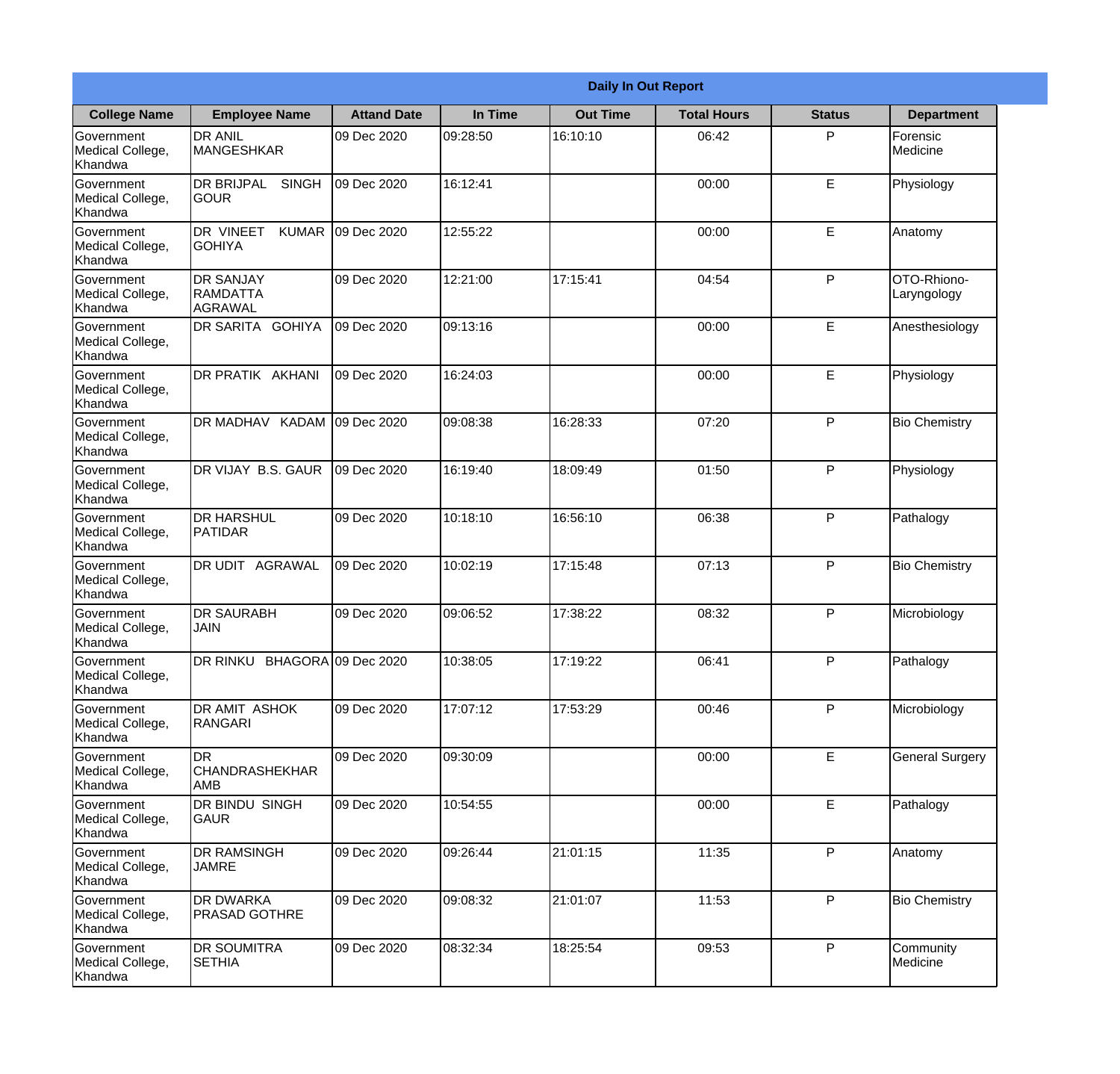| <b>Designation</b>                  | <b>Category</b>      |
|-------------------------------------|----------------------|
| Assistant Professor                 | Para Clinical        |
| Demonstrator/Tutor   Non Clinical   |                      |
| Professor                           | <b>Non Clinical</b>  |
| Professor                           | Clinical             |
| Professor                           | Clinical             |
| Assistant Professor                 | Non Clinical         |
| <b>Assistant Professor</b>          | <b>INon Clinical</b> |
| Associate Professor Non Clinical    |                      |
| Assistant Professor   Para Clinical |                      |
| Associate Professor Non Clinical    |                      |
| Associate Professor   Para Clinical |                      |
| Assistant Professor   Para Clinical |                      |
| Professor                           | Para Clinical        |
| Assistant Professor   Clinical      |                      |
| Associate Professor   Para Clinical |                      |
| Demonstrator/Tutor   Non Clinical   |                      |
| Demonstrator/Tutor   Non Clinical   |                      |
| Assistant Professor   Para Clinical |                      |

## **Daily In Out Report**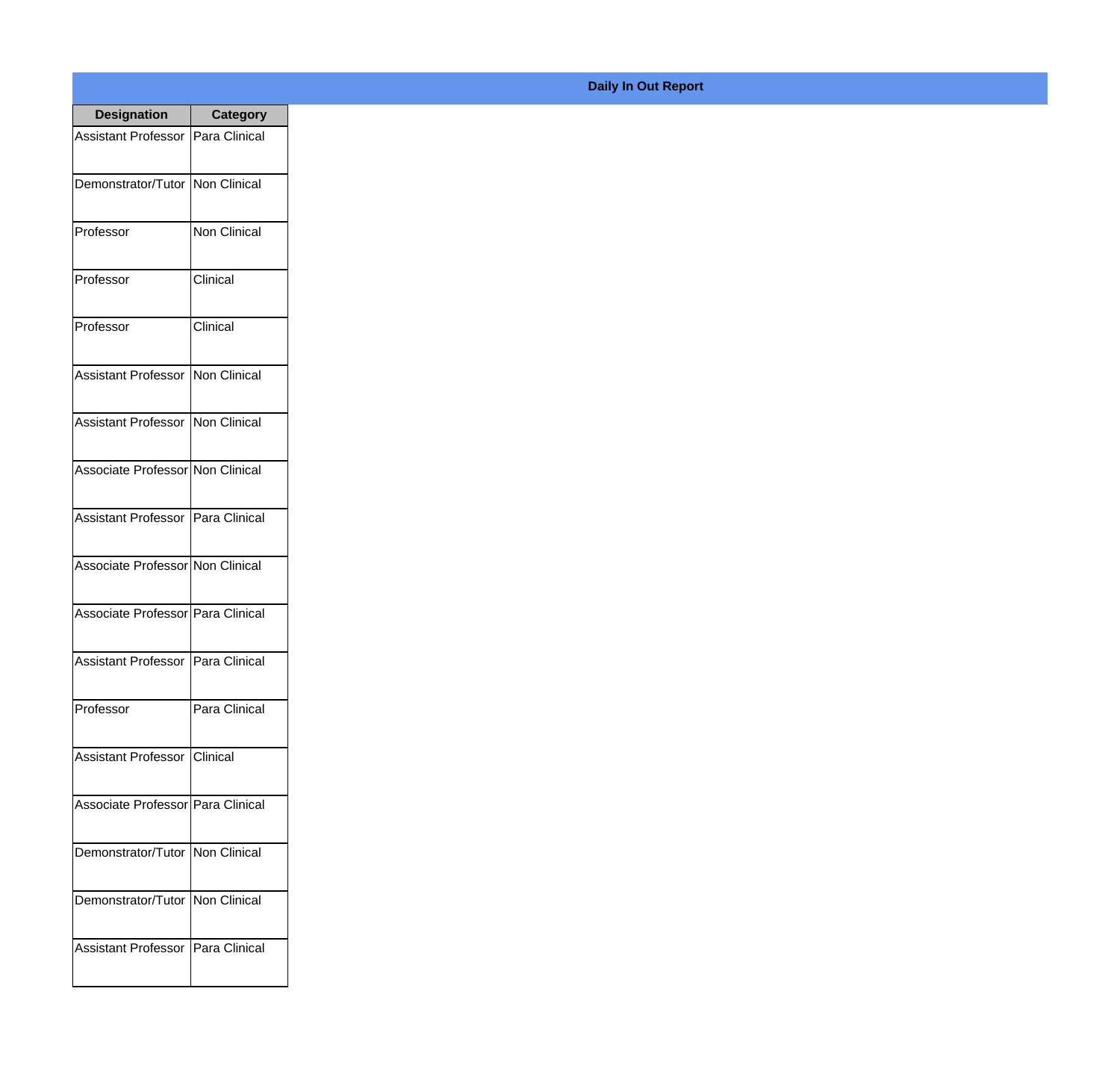|                                                         |                                                |             |          |          | <b>Daily In Out Report</b> |              |                         |
|---------------------------------------------------------|------------------------------------------------|-------------|----------|----------|----------------------------|--------------|-------------------------|
| Government<br>Medical College,<br>Khandwa               | <b>DR SOURYAKANT</b><br><b>VARANDANI</b>       | 09 Dec 2020 | 10:51:04 |          | 00:00                      | E            | Community<br>Medicine   |
| <b>Government</b><br>Medical College,<br>Khandwa        | DR LEENA PARIHAR                               | 09 Dec 2020 | 08:32:25 | 16:59:57 | 08:27                      | $\mathsf{P}$ | Community<br>Medicine   |
| <b>Government</b><br>Medical College,<br>Khandwa        | <b>MR PIYUSH KUMAR</b><br><b>MISHRA</b>        | 09 Dec 2020 | 10:49:39 | 17:31:58 | 06:42                      | P            | Community<br>Medicine   |
| <b>Government</b><br>Medical College,<br>Khandwa        | DR SAGAR MEENA                                 | 09 Dec 2020 | 11:01:57 |          | 00:00                      | E            | Forensic<br>Medicine    |
| Government<br>Medical College,<br>Khandwa               | DR MANOJ BALKE                                 | 09 Dec 2020 | 09:30:23 | 17:44:33 | 08:14                      | P            | Ophthalmology           |
| <b>Government</b><br>Medical College,<br><b>Khandwa</b> | <b>DR SIDDHARTH</b><br>BANODE                  | 09 Dec 2020 | 09:35:34 | 16:37:16 | 07:02                      | $\mathsf{P}$ | Pharmacology            |
| Government<br>Medical College,<br>Khandwa               | <b>DR CHANDNI</b><br>KAROLE                    | 09 Dec 2020 | 09:07:57 | 14:17:01 | 05:10                      | P            | Ophthalmology           |
| Government<br>Medical College,<br>Khandwa               | <b>DR PRIYA KAPOOR</b><br>KAPOOR               | 09 Dec 2020 | 10:11:11 | 17:12:02 | 07:01                      | P            | Pathalogy               |
| Government<br>Medical College,<br>Khandwa               | <b>DR RAJENDRA</b><br><b>SINGH MANDLOI</b>     | 09 Dec 2020 | 13:37:52 | 17:19:48 | 03:42                      | $\mathsf{P}$ | <b>Bio Chemistry</b>    |
| <b>Government</b><br>Medical College,<br>Khandwa        | <b>DR SEEMA</b><br><b>SUDHAKARRAO</b><br>SUTAY | 09 Dec 2020 | 10:23:33 |          | 00:00                      | E            | Forensic<br>Medicine    |
| <b>Government</b><br>Medical College,<br>Khandwa        | <b>DR RAKESH SINGH</b><br><b>HAZARI</b>        | 09 Dec 2020 | 16:22:54 |          | 00:00                      | E            | Pathalogy               |
| Government<br>Medical College,<br>Khandwa               | <b>DR NISHA</b><br><b>KAITHWAS</b>             | 09 Dec 2020 | 10:19:19 | 13:20:09 | 03:01                      | P            | Psychiatry              |
| Government<br>Medical College,<br>Khandwa               | DR SHAIKH M.KHALIQ 09 Dec 2020                 |             | 10:56:51 |          | 00:00                      | E            | <b>Bio Chemistry</b>    |
| Government<br>Medical College,<br>Khandwa               | <b>DR RAJU</b>                                 | 09 Dec 2020 | 09:46:58 | 17:21:44 | 07:35                      | $\mathsf{P}$ | Forensic<br>Medicine    |
| Government<br>Medical College,<br>Khandwa               | <b>DR MAHENDRA</b><br><b>PANWAR</b>            | 09 Dec 2020 | 09:51:25 |          | 00:00                      | E            | Orthopaedics            |
| Government<br>Medical College,<br>Khandwa               | DR AJAY GANGJI                                 | 09 Dec 2020 | 12:29:54 |          | 00:00                      | E.           | <b>General Surgery</b>  |
| Government<br>Medical College,<br>Khandwa               | <b>DR SITARAM</b><br><b>SOLANKI</b>            | 09 Dec 2020 | 09:13:48 | 17:00:23 | 07:47                      | P            | Forensic<br>Medicine    |
| Government<br>Medical College,<br>Khandwa               | <b>DR RANJEET</b><br><b>BADOLE</b>             | 09 Dec 2020 | 09:35:42 |          | 00:00                      | E            | <b>General Medicine</b> |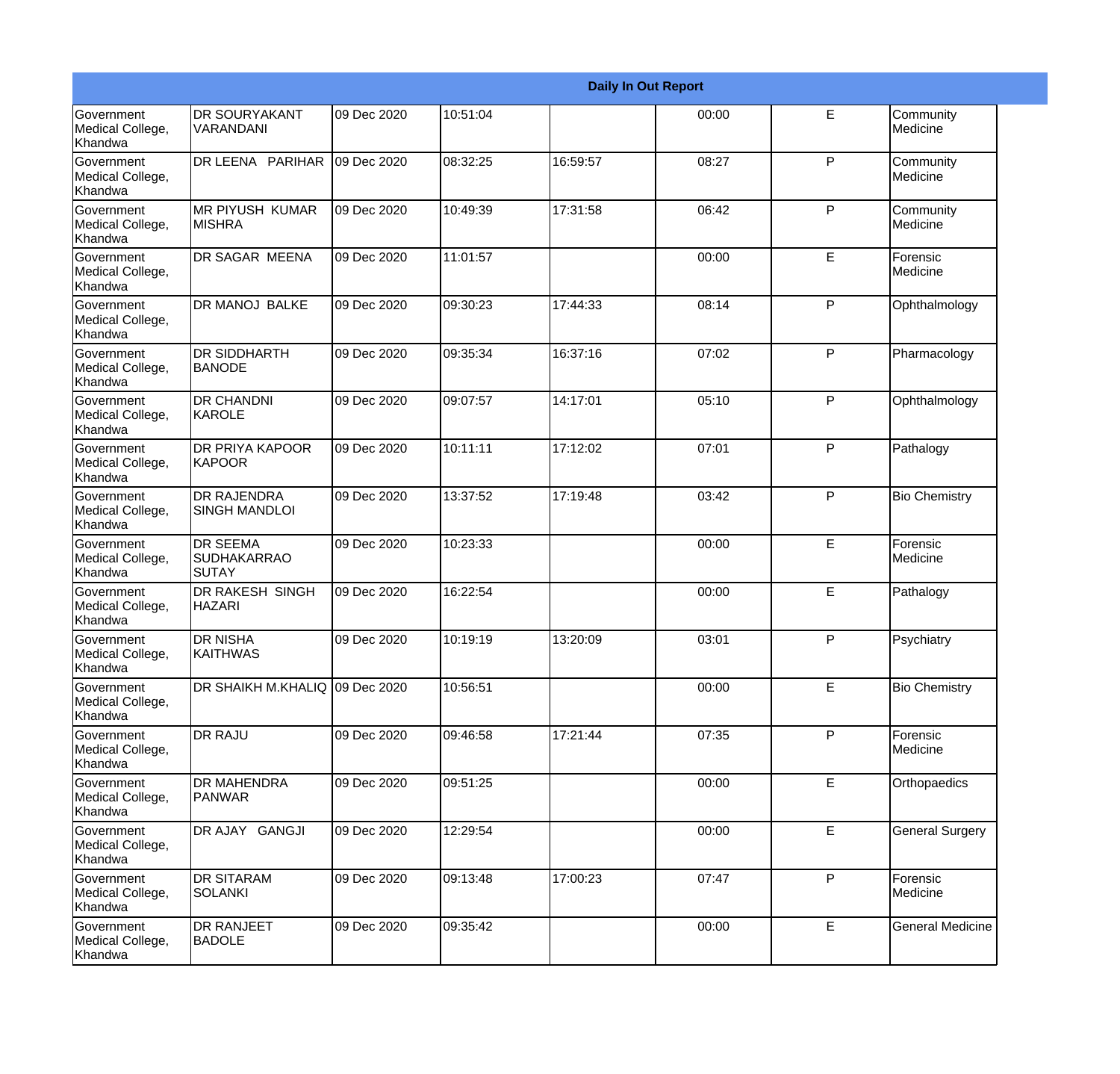| Demonstrator/Tutor Para Clinical  |               |
|-----------------------------------|---------------|
| Assistant Professor Para Clinical |               |
|                                   |               |
| Statistician                      | Para Clinical |
| Demonstrator/Tutor Para Clinical  |               |
|                                   |               |
| Assistant Professor Clinical      |               |
| Associate Professor Para Clinical |               |
|                                   |               |
| Assistant Professor Clinical      |               |
| Demonstrator/Tutor Para Clinical  |               |
| Demonstrator/Tutor Non Clinical   |               |
|                                   |               |
| Professor                         | Para Clinical |
| Professor                         | Para Clinical |
|                                   |               |
| Assistant Professor Clinical      |               |
| Professor                         | Non Clinical  |
|                                   |               |
| Demonstrator/Tutor Para Clinical  |               |
| Assistant Professor Clinical      |               |
| Professor                         | Clinical      |
|                                   |               |
| Demonstrator/Tutor Para Clinical  |               |
| Assistant Professor Clinical      |               |
|                                   |               |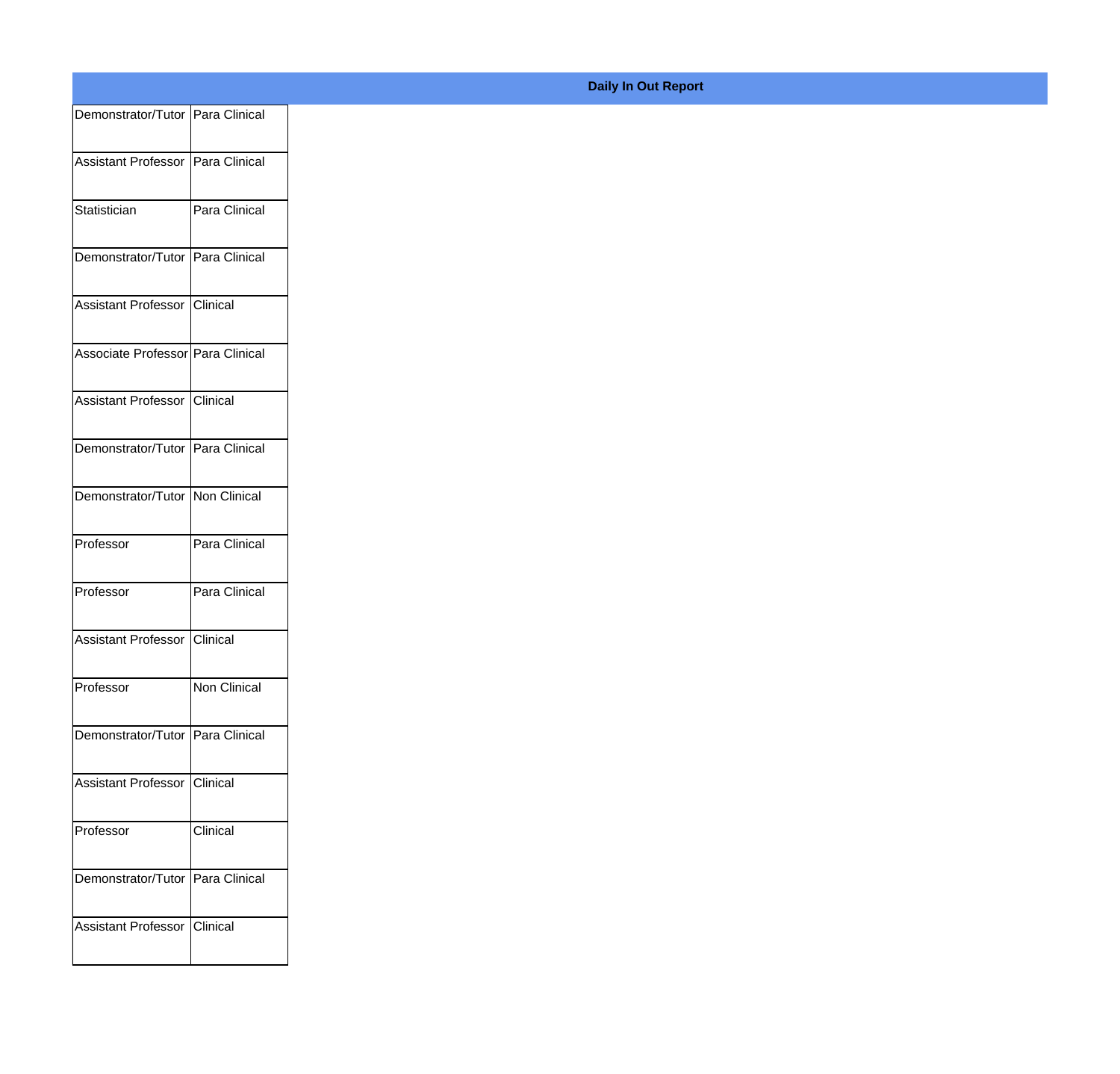|                                                  |                                                |             |          |          | <b>Daily In Out Report</b> |              |                             |
|--------------------------------------------------|------------------------------------------------|-------------|----------|----------|----------------------------|--------------|-----------------------------|
| Government<br>Medical College,<br>Khandwa        | IDR ARUN KUMAR<br>PARGI                        | 09 Dec 2020 | 09:47:44 |          | 00:00                      | E            | <b>General Surgery</b>      |
| Government<br>Medical College,<br>Khandwa        | <b>DR ASHOK</b><br><b>BHAUSAHEB NAJAN</b>      | 09 Dec 2020 | 09:55:04 | 17:16:01 | 07:21                      | P            | Forensic<br>Medicine        |
| <b>Government</b><br>Medical College,<br>Khandwa | <b>DR NITESHKUMAR</b><br>KISHORILAL<br>RATHORE | 09 Dec 2020 | 10:30:00 |          | 00:00                      | E            | Pharmacology                |
| Government<br>Medical College,<br>Khandwa        | DR PRIYESH<br><b>MARSKOLE</b>                  | 09 Dec 2020 | 08:32:17 | 16:30:18 | 07:58                      | $\mathsf{P}$ | Community<br>Medicine       |
| Government<br>Medical College,<br>Khandwa        | <b>DR SANGEETA</b><br><b>CHINCHOLE</b>         | 09 Dec 2020 | 11:09:50 |          | 00:00                      | E            | Physiology                  |
| Government<br>Medical College,<br>Khandwa        | <b>IDR SUNIL BAJOLIYA</b>                      | 09 Dec 2020 | 09:58:05 |          | 00:00                      | E            | OTO-Rhiono-<br>Laryngology  |
| Government<br>Medical College,<br>Khandwa        | <b>IDR NISHA MANDLOI</b><br><b>PANWAR</b>      | 09 Dec 2020 | 09:58:16 |          | 00:00                      | E            | Obstetrics &<br>Gynaecology |
| Government<br>Medical College,<br>Khandwa        | DR NANDINI DIXIT                               | 09 Dec 2020 | 10:55:26 |          | 00:00                      | E            | Paediatrics                 |
| Government<br>Medical College,<br>Khandwa        | <b>DR SATISH</b><br><b>CHANDEL</b>             | 09 Dec 2020 | 08:41:35 |          | 00:00                      | E            | Pharmacology                |
| Government<br>Medical College,<br>Khandwa        | <b>DR MUKTESHWARI</b><br><b>GUPTA</b>          | 09 Dec 2020 | 11:24:44 | 17:58:03 | 06:34                      | P            | Pharmacology                |
| Government<br>Medical College,<br>Khandwa        | <b>DR PURTI AGARWAL</b><br>SAINI               | 09 Dec 2020 | 10:26:57 | 16:52:39 | 06:26                      | P            | Pathalogy                   |
| Government<br>Medical College,<br>Khandwa        | <b>DR DEEPIKA</b><br><b>PANWAR</b>             | 09 Dec 2020 | 10:46:14 | 17:30:38 | 06:44                      | P            | <b>Bio Chemistry</b>        |
| Government<br>Medical College,<br>Khandwa        | <b>DR SHAILENDRA</b><br>SINGH CHOUHAN          | 09 Dec 2020 | 12:15:51 |          | 00:00                      | E            | Orthopaedics                |
| Government<br>Medical College,<br>Khandwa        | RENU WAGHMARE                                  | 09 Dec 2020 | 12:27:11 | 17:45:17 | 05:18                      | P            | Community<br>Medicine       |